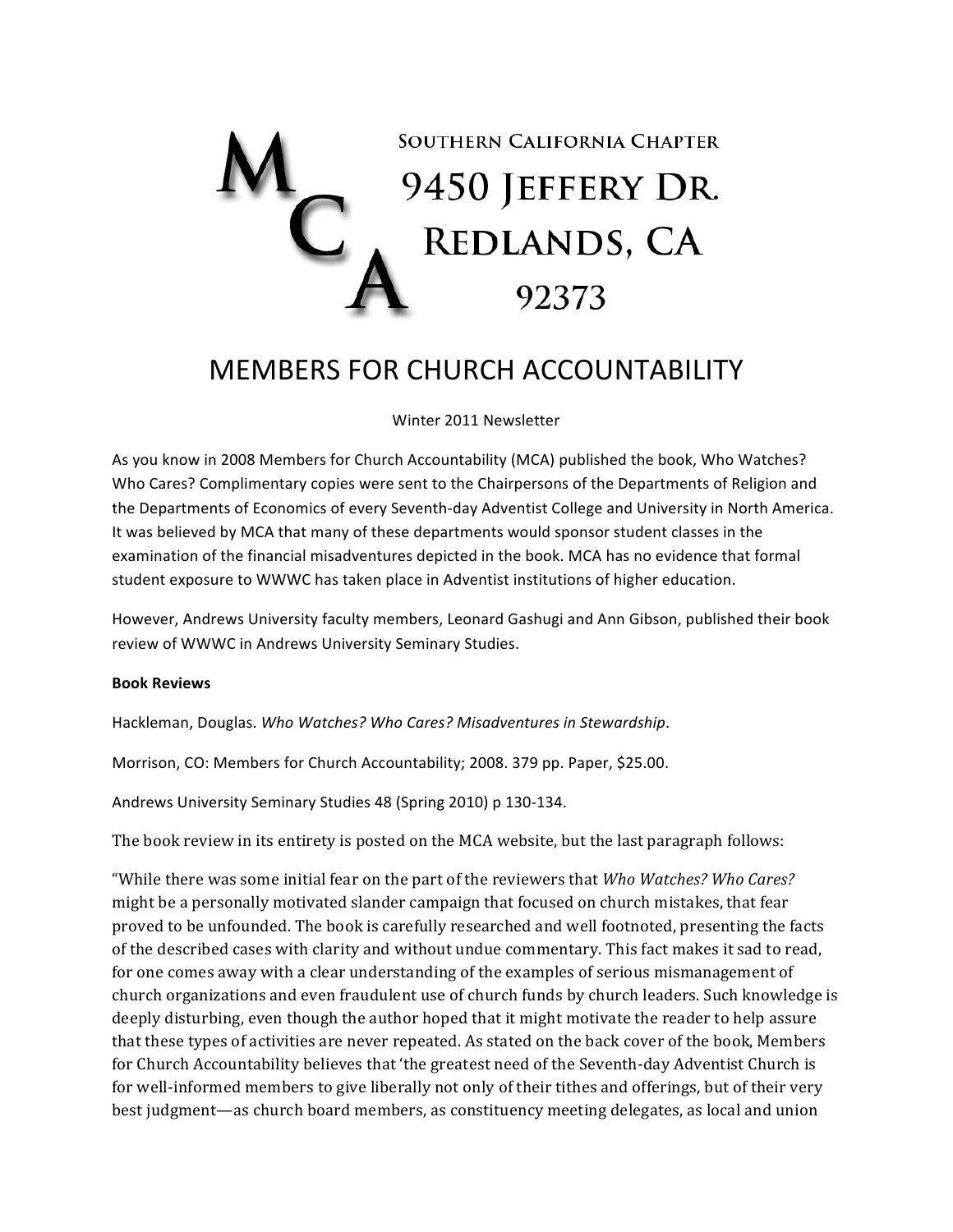conference committee members and as institutional trustees.' Hackelman is careful to indicate that the purpose of the book is not to defame those who committed the described acts of financial negligence. However, in spite of this, the book does defame those whose acts are described. Because the named parties were not personally interviewed, there is no evidence provided that any of the players subsequently expressed remorse for their actions. The book would have been more complete if the main actors in the financial misadventures had offered their own interpretation of events and the lessons they learned. While the call for more lay involvement and better board oversight is necessary and a good beginning to effect change, an explanation of the situation from these leaders' own perspectives might also serve to prevent current and future generations of church leaders from falling into these financial errors again."

The charge that "the book does defame those whose acts are described" is challanged by MCA and Douglas Hackleman specically refutes that charge in a letter to the editor:

December 6, 2010

Dear AUSS Editor:

In the last paragraph of their review of Doug Hackleman's Who Watches? Who Cares? (AU Seminary Studies 48 [Spring 2010], pp. 130-134) Professors Gashugi and Gibson state, "The book is carefully researched and well footnoted, presenting the facts of the described cases with clarity and without undue commentary. . . . Hackelman[sic] is careful to indicate that the purpose of the book is not to defame those who committed the described acts of financial negligence." And then the reviewers proceed to defame the author:

"However, in spite of this, the book does defame those whose acts are described."

This is an outrageous and ironic charge, especially since the reviewers point out not a single instance in which the book presents a *false* statement about any one of the ecclesiastical scofflaws it discusses; especially since the reviewers' require their graduate students to take a course in business law; especially since one of the reviewers occupies an endowed chair for business ethics.

Furthermore, nowhere was the author "careful to indicate that the purpose of the book is not to defame those who committed the described acts of financial negligence." Nowhere does the author discuss defamation with readers in regard to the book's treatment of its subjects. Perhaps Gashugi and Gibson are embellishing on the publisher's preface in which George Grames wrote that the purpose of the book was not "to embarrass the church or its leaders" (xv). But, of course, it is the facts-not the author's explication of them-that should embarrass those who engaged in the various improprieties. It is an unfortunate failure of intellect that confuses well-earned embarrassment with defamation. Gashugi and Gibson seem to think that the author's working hypothesis for the seven stories of misadventure is that the hierarchical structure of the church was largely responsible for the loss of money and institutions.

In his evaluation of what went awry in these institutions, Hackelman[sic] argues that the Adventist Church is strongly hierarchical. He bases his hypothesis on quotes from former General Conference President Neal Wilson's testimony at the Pacific Press trials as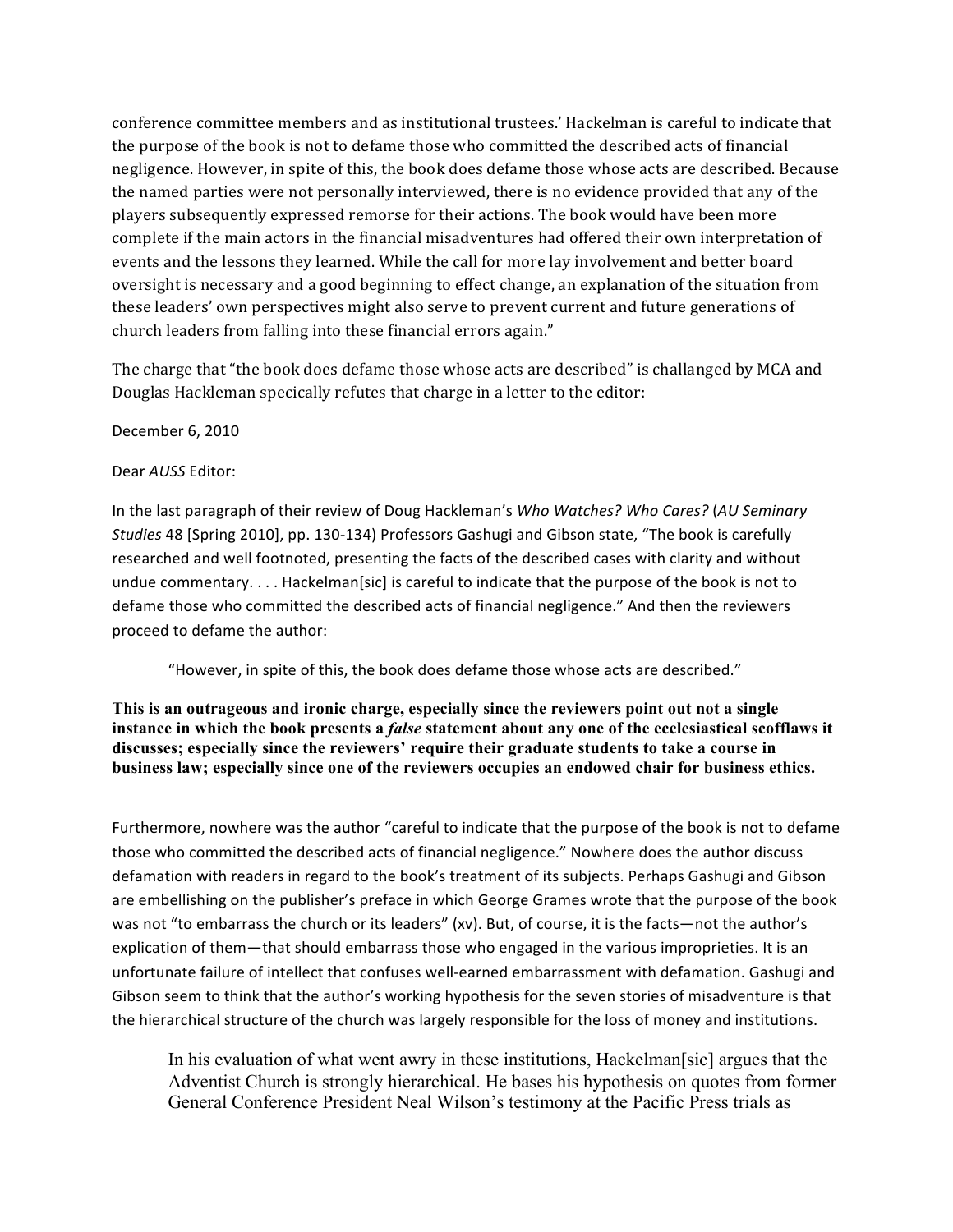"proof" of this fact (xxi). Hackelman [sic] thus focuses on what top church administration should have done to stop these unfortunate financial decisions (*AUSS* p. 132).

This is simply not a case made anywhere in the book. Hackleman does allude in passing to the hierarchical structure of the church in the second paragraph of the introduction to the book (xxi), and on page 154, but clearly not for the purpose of arguing that the structure was even a contributing cause of the misadventures. And no one was quoted in the text to argue that the SDA Church is hierarchical in structure—res ipsa loquitur. The case that is made, both implicitly within the stories and explicitly in the epilogue, is that it was the lack of institutional transparency and the nature of the institutional boards their composition and size-that (assuming original sin) explains the failures of oversight that permitted so much unnecessary loss.

On page 95 in the Davenport chapter, and pages 225-226 of the Folkenberg story, the author took pains to explain the unfortunate bi-directional power of the union presidents and how in the Davenport case that power posed a difficulty (but not an insurmountable impediment) for the then General Conference vice president for North America and for the General Conference president. (The disproportionate power of union presidents actually has grown in this new millennium, as financial considerations reduced the size of the nominating committee at GC sessions, thereby enlarging the proportion of the nominating committee that the union presidents, as ex officio members of the nominating committee, represent.) But Hackleman documented the fact that when laymen who watched and cared made enough noise, the GC president and the VP for North America finally did what they could have done much earlier, and what the poorly comprised boards and executive committees of the various entities should have been doing by way of oversight all along.

It is a total misreading of even the Davenport chapter to suggest the author blamed any of what he wrote about on the hierarchical structure of the Seventh-day Adventist Church. Neal Wilson and Charles Bradford could have brought the Davenport investments issue to the General Conference Executive Committee any week of any year and acquired a vote that would have imposed a schedule of disengagement from Davenport that each involved entity would have had to follow or face any number of persuasive consequences.

Gashugi and Gibson provide additional bases for head scratching:

Because the named parties were not personally interviewed, there is no evidence provided that any of the players subsequently expressed remorse for their actions. The book would have been more complete if the main actors in the financial misadventures had offered their own interpretation of events and the lessons they learned.

No. There is no evidence provided of remorse, because, as the author wrote in the next to last paragraph of the book,

Not one person responsible for any part in these stories of administrative or fiduciary failure has come forward publicly to bewail his responsibility in the loss of money,